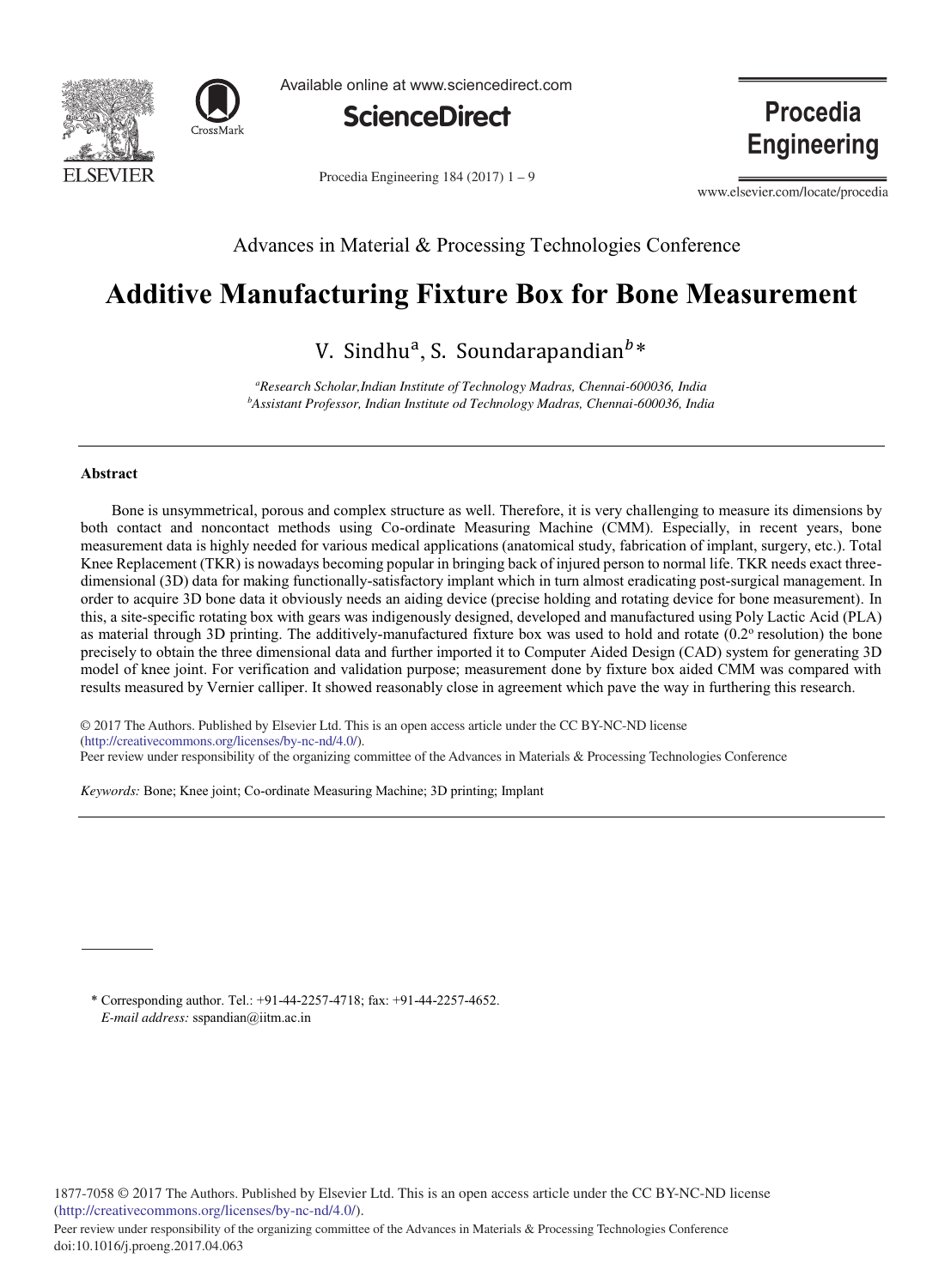#### **1. Introduction**

Our day to day life is based on physical movements of the human body which can be done with the help of different types of joints made with bone. Bone is a light weight porous material having greater strength. It gives protection to delicate internal organs in the body. It is an active connective tissue made up of minerals and collagen (a protein) and supplied with blood. It acts as a reservoir for calcium and phosphorous minerals. Long bones like femur and tibia have greater length than width. Hollow space inside the bone is called bone marrow cavity. Yellow marrow stores fat and red marrow produces blood cells. If any damage occurs, it can repair itself.

Nowadays, bone measurement data is needed for various applications like anatomical study of various intricate features in complex shaped bones, patient specific implant modeling and bone repair surgeries like Total Knee Replacement (TKR) and Total Hip Replacement (THR) etc. There are three types of arthritis: osteoarthritis, rheumatoid arthritis, and post-traumatic arthritis. The osteoarthritis will affect hip and knee joint severely. TKR and THR surgeries are increasing in number nowadays. Revision surgeries after primary surgeries are increasing currently because of the unsuitable implants erection and wrong-site surgeries. These problems are happening due to improper preplanning. Recent statistics of revision surgeries in the USA show that the primary and revision of TKR have increased drastically in a decade [1]. Therefore, an error -free system is necessary for orthopaedic surgical applications.

Bone measurement data is used to identify geometric variations of bone with respect to different regions around the world to model patient-specific implants with better accuracy. Several femoral parameters like femoral head offset, femoral head center, femoral head diameter, femoral neck length are identified from bone measurement data for effective design of implants [2]. Bone repair surgeries like TKR and THR need bone reference data of a patient for preplanning and execution. Different types of scans like X-ray, Magnetic Resonance Imaging (MRI) and Computed Tomography (CT) are done before the bone surgery.

TKR needs perfect 3D data of a bone for modeling the implants. For modeling entire knee joint, dimensions of femur, tibia and patella have to be known. But, femur and tibia are the long bones in the human body and having complex structure. It is very difficult to measure the femur and tibia using Co-ordinate Measuring Machine (CMM). Therefore, an aiding device is needed to measure the bone using CMM. Hence, a rotating fixture box could be used to hold bone. The Additive Manufacturing (AM) technique is believed to be the most appropriate one for fabricating the rotating fixture.

American Standard for Testing Materials (ASTM) defines the additive manufacturing as "a process of joining materials to make objects from 3D model data, usually layer upon layer, as opposed to subtractive manufacturing methodologies." Various synonyms of AM are: additive fabrication, additive processes, additive techniques, additive layer manufacturing, layer manufacturing, and freeform fabrication. AM machine can be divided into three broad areas: solid-based, liquid based and powder bed systems [3]. AM technique can be used to convert digital 3D model into a final product.

Major AM processes include Fused Deposition Modeling (FDM), Ink Jet Printing (IJP), Laminated Object Manufacturing (LOM), Laser Engineered Net Shaping (LENS), Stereo lithography (SLA), Selective Laser Sintering (SLS), Three-Dimensional Printing (3DP). Three steps in AM process are the conversion of digital 3D model into a standard AM file format, transfer of file from computer system to AM machine where the part model can varied to suit the printing process, building of part as layer by layer [4].

3D printing is a process of rapid prototyping of a 3D CAD models created by CAD software. 3D printing is a technique that will print the molten material as layer by layer to form the entire 3D structure of a physical part. The CAD program created by CAD software will be converted into .STL format. The .STL format was developed by Hull at 3D systems and it is being used as standard across globally for the data transfer between CAD software and the 3D printer [5].

Medical applications of 3D printing includes printing of customized implants and prosthesis like titanium mandibular prosthesis, PolyEtherKetoneKetone (PEKK) skull implant, orthopedic implants, maxillofacial, spinal, hearing aids, invisalign braces, neuroanatomical models and dental implants. 3D bio-printing is a current trending research in medical field. Many researchers have tried to print knee meniscus, heart valve, spinal disk, cartilage tissues, bone, artificial ear and liver and bio-resorbable tracheal splint [6].

The main usage of CMM is to obtain 3D data for constructing a parametric model of the object and for inspecting the surface profiles of machined materials for error analysis. While retrieving the dimensions of the sample for 3D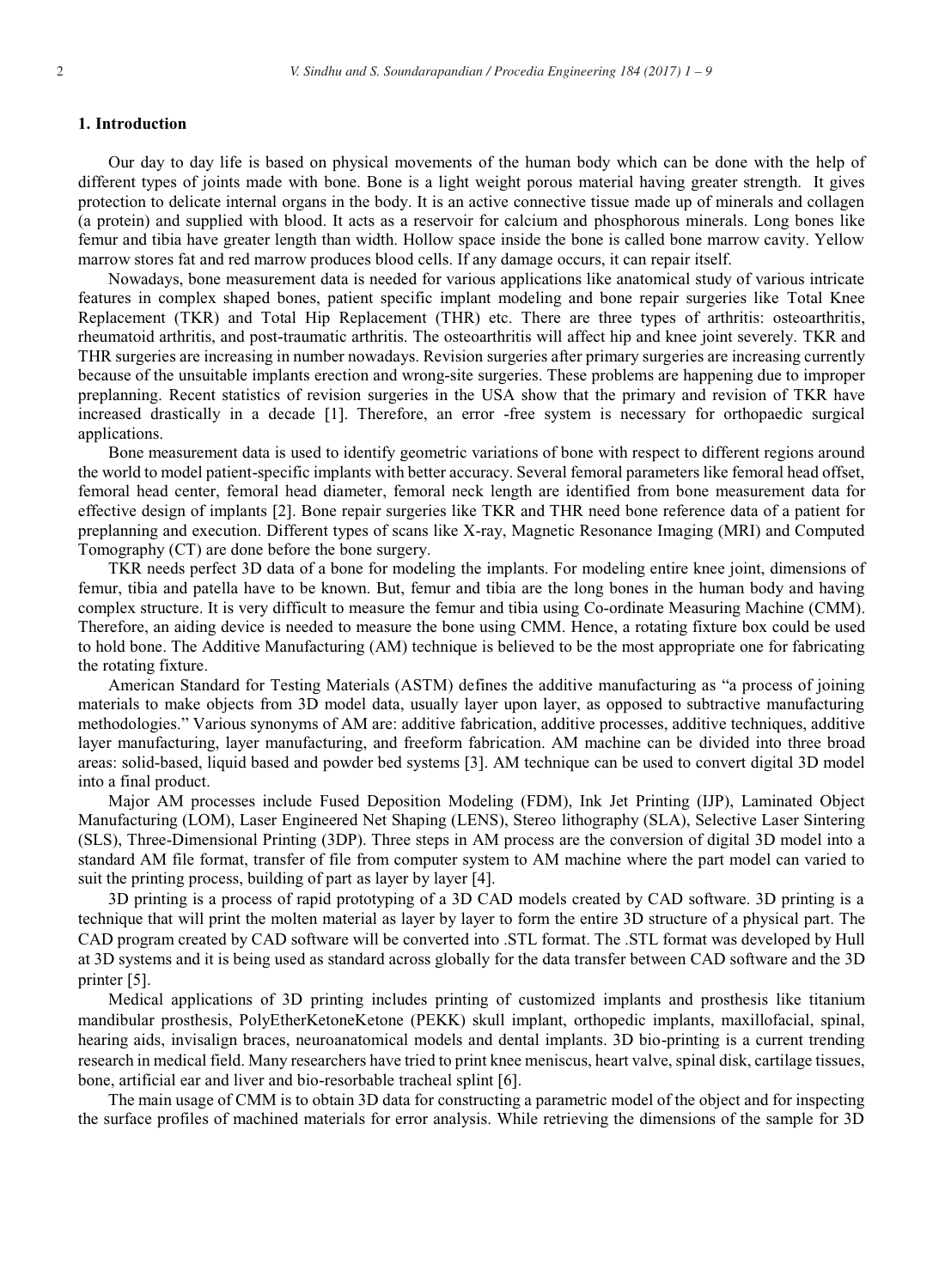modelling, the CMM can be able to trace only one surface at a time [7]. So, we need a CAD software for processing each surface plane dimensions to produce an entire 3D model. If it is a complex shaped profile, it is very difficult to trace the dimensions with respect to each other surface plane and post-processing.

So this paper is aiming to use AM of a fixture box for bone measurement. Femur dimensions are measured by CMM using rotating fixture box. The measured data will be processed and the 3D model will be generated using CAD software. The schematic of the entire process is shown in figure 1.



Fig. 1. Flowchart for design and manufacturing of a fixture box

### **2. Design of a fixture box**

To make a 3D model of a knee joint (femur, tibia and patella), there is a need for measuring the dimensions of it. A CMM can be used to take measurements on human bone to make the 3D model of it. For 3D modelling the bone, a bone phantom model was used.

In order to design the holder for bone, the distal femur and proximal tibia dimensions are necessary. The Vernier calliper was used to take the dimensions of the bone. Distance between lateral condyle and medial condyle which is a large dimension has been taken as reference for fixing the diameter of the holder. Hence, CAD model of the holder has been created with this diameter. Since bone has a very complex profile, it is very difficult to take measurement in every surface plane of a bone using CMM. So, there is a need for developing fixture to hold the bone in correct plane to take measurements in CMM. Then, points corresponding to each surface plane can be obtained using CAD software to generate a 3D model.

For making measurements in each surface plane, the bone has to be rotated with respect to corresponding degree. So, the fixture with bone has to rotate from  $0^\circ$  to  $360^\circ$ . The fixture with gear reduction principle has to get resolution of 1<sup>°</sup>. For getting this resolution, herringbone compound gear with gear ratio of 1:25 was designed. Two large gears with each 50 teeth and two small gears with each 10 teeth were used. The Herringbone gear CAD model was shown in figure 2 (a). The gear ratio of a herringbone gear is given in below equation (1),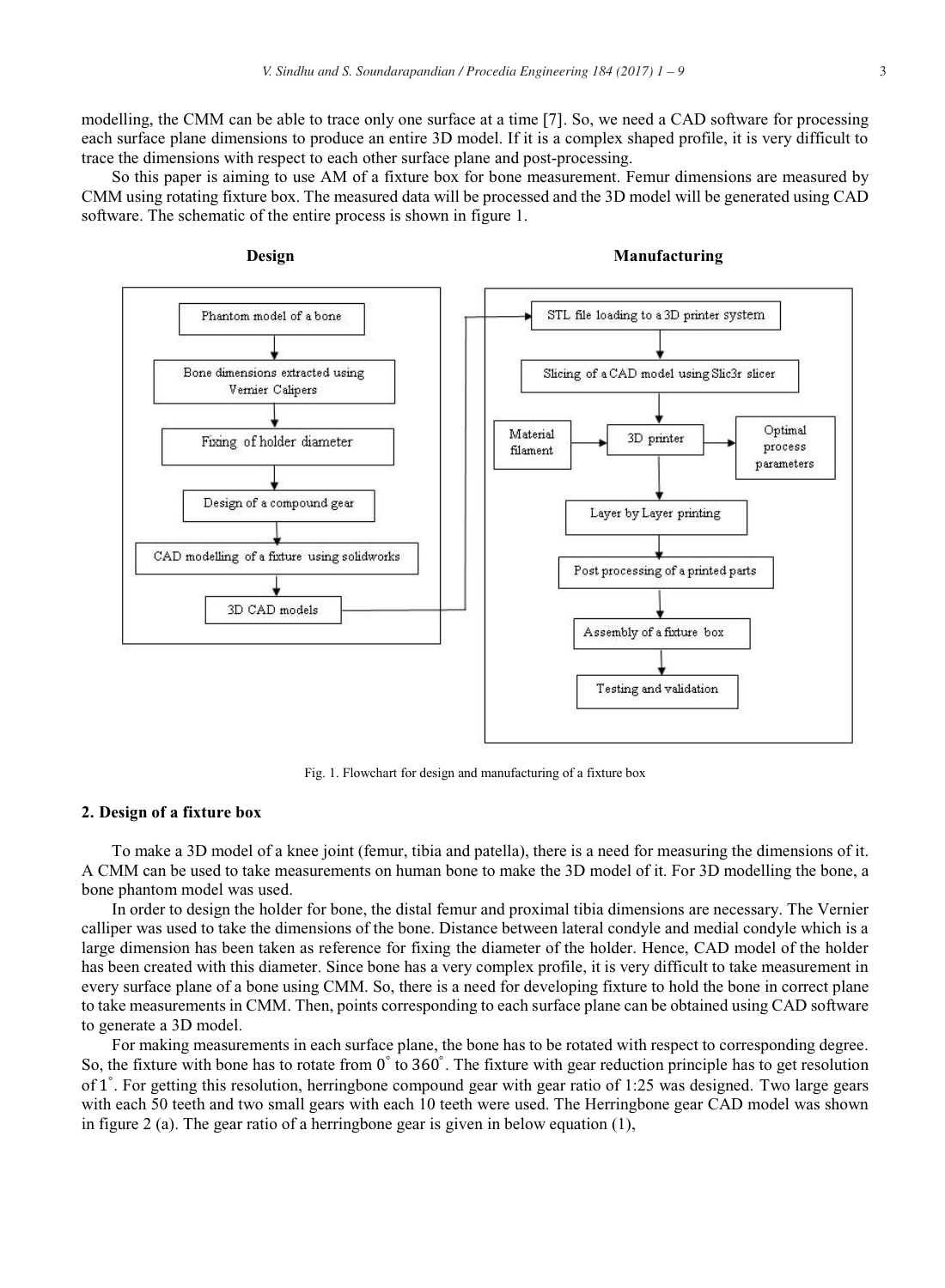$$
Gear ratio = \frac{N_1 N_3}{N_2 N_4} = \frac{1}{25}
$$
 (1)

$$
(1)
$$

Where  $N_1$ ,  $N_2$ ,  $N_3$  and  $N_4$  are the number of teeth in gears respectively.

For designing bone holder, dimensions of femur and tibia were taken using Vernier calliper. With respect to diameter of a distal femur and proximal tibia, holder diameter was fixed. To hold bone with certain grip, 6 Allen screws were used to provide 6-point contact. The bone holder CAD model was shown in figure 2 (b).



Fig. 2. (a) Herringbone gear (b) Bone holder (c) Input handle

The Input handle was designed with 72 divisions marked over 360° circle. So, each division correspond to 5°. For rotating each division at input, will give 0.2° at the output because of the gear reduction. The Input handle's CAD model was shown in figure 2(c).

#### **3. Development of a Fixture box**

The handle, gears and bone holder were printed using 3D printer facility available in Manufacturing Engineering Section (MES) at IIT Madras. A Prusa i3 (iteration 3) 3D printer-based on FDM was used for printing the components of fixture box. FDM is based on laying down semi-liquid state thermoplastic material layer by layer from extruder over the substrate. The building material should be melted 0.5ºC more than its melting temperature so that it will be cool down, solidified and welded to the previous layer permanently. The overhanging features of a model can be printed with supporting structures which can be made with low cost material so that it can be removed easily after printing. Some of the current systems include water dissolvable supporting structures [8]. Materials like Polycarbonate (PC), acrylonitrile butadiene styrene (ABS), PolyPhenylSulFone (PPSF), PC-ABS blends, and PC-ISO are used in this process [9]. A plastic material wire is fed into the extruder to produce a part. Each layer is laminated to the previous layer. Likewise, an entire 3D model will be created [10].

The Prusa i3 consists of five NEMA 17 stepper motors, single metal sheet style frame, heated bed, thermistor and extruder. Different kinds of material can be used with prusa i3 like PLA (polylactide), Acrylonitrile Butadiene Styrene (ABS) and copper-PLA (copper fill). For printing components of fixture box, PLA was used as a printing material. PLA is a biodegradable, corn-based plastic that prints at nozzle temperatures of ~180°C and baseplate temperature near room temperature [11]. Material properties of the PLA are given in Table 1.

A Repetier-host was used as a host software for prusa i3. The parameters are given in Table 2. The 3D CAD model which was created using software was imported to the repetier host. It has positioned the STL files in virtual heated bed and slice them using Slic3r slicer into horizontal layers of varying thickness. A support structures can be created if it is needed with respect to a modelled part. STL files were automatically converted to G-code for generating tool path movements. Then, the entire data was exported to the FDM machine. After printing, the support structures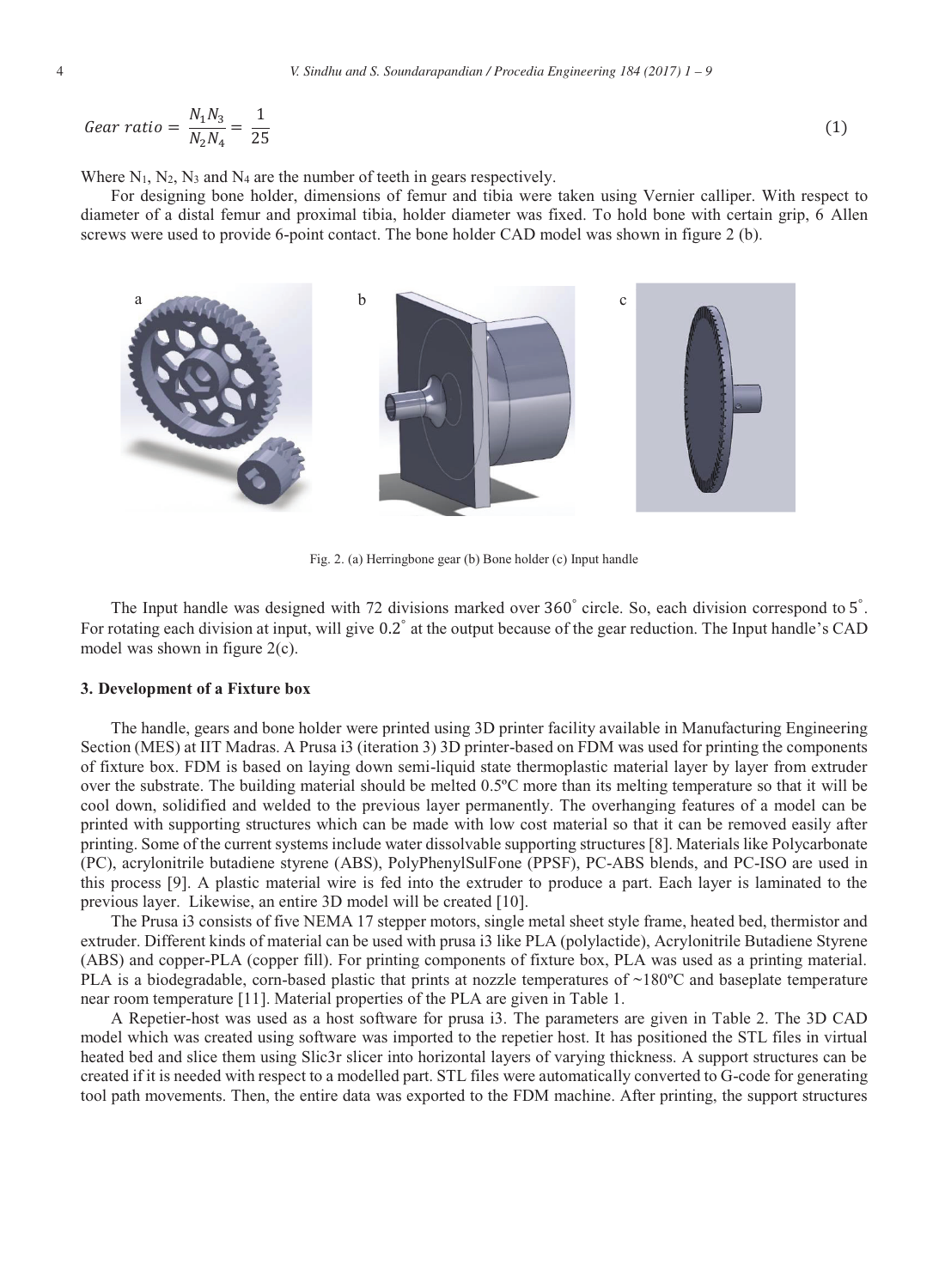were removed from the main part. For assembling purpose, three aluminium shafts each of length 15mm were used.

| Properties                             | Value           |
|----------------------------------------|-----------------|
| Density                                | 1.25 $g/cm^3$   |
| <b>Elastic Modulus</b>                 | 3.5 GPa         |
| Elongation at break                    | 6%              |
| Flexural Modulus                       | 4 GPa           |
| Flexural strength                      | 80 MPa          |
| Glass transition temperature           | $60^{\circ}$ C  |
| Heat deflection temperature At 455 KPa | $65^{\circ}$ C  |
| Melting onset (solidus)                | $160^{\circ}$ C |
| Shear Modulus                          | $2.4$ GPa       |
| Specific heat capacity                 | $1800 J/kg - K$ |
| Strength to weight ratio               | $40 kN - m/kg$  |
| Tensile strength: Ultimate (UTS)       | 50 MPa          |
| Thermal conductivity                   | $0.13 W/m - K$  |

# Table. 2. Pruza i3 parameters

| Parameter                            | Value              |
|--------------------------------------|--------------------|
| First layer height                   | $0.35$ mm          |
| Other layer's height                 | $0.40$ mm          |
| Fill density                         | 20%                |
| Fill pattern                         | Honeycomb          |
| Top/bottom fill pattern              | Rectilinear        |
| Fill angle                           | $45^{\circ}$       |
| Speed for printing moves             |                    |
| Perimeter                            | 80 <sub>mm/s</sub> |
| Small perimeter                      | $45 \text{ mm/s}$  |
| Infill                               | $70 \text{ mm/s}$  |
| Solid infill                         | $30 \text{ mm/s}$  |
| Support matter                       | $60$ mm/s          |
| Speed for non-print moves:           |                    |
| Travel                               | $130$ mm/s         |
| First layer                          | $20 \text{ mm/s}$  |
| Specific temperature                 | 180°C to 225°C     |
| Extruder temperature : first layer   | $200^{\circ}$ C    |
| Extruder temperature: other layers   | $190^{\circ}$ C    |
| Heated Bed (MK 3) thickness          | $3 \text{ mm}$     |
| Heated Bed temperature: first layer  | $60^{\circ}$ C     |
| Heated Bed temperature: other layers | $55^{\circ}$ C     |
|                                      |                    |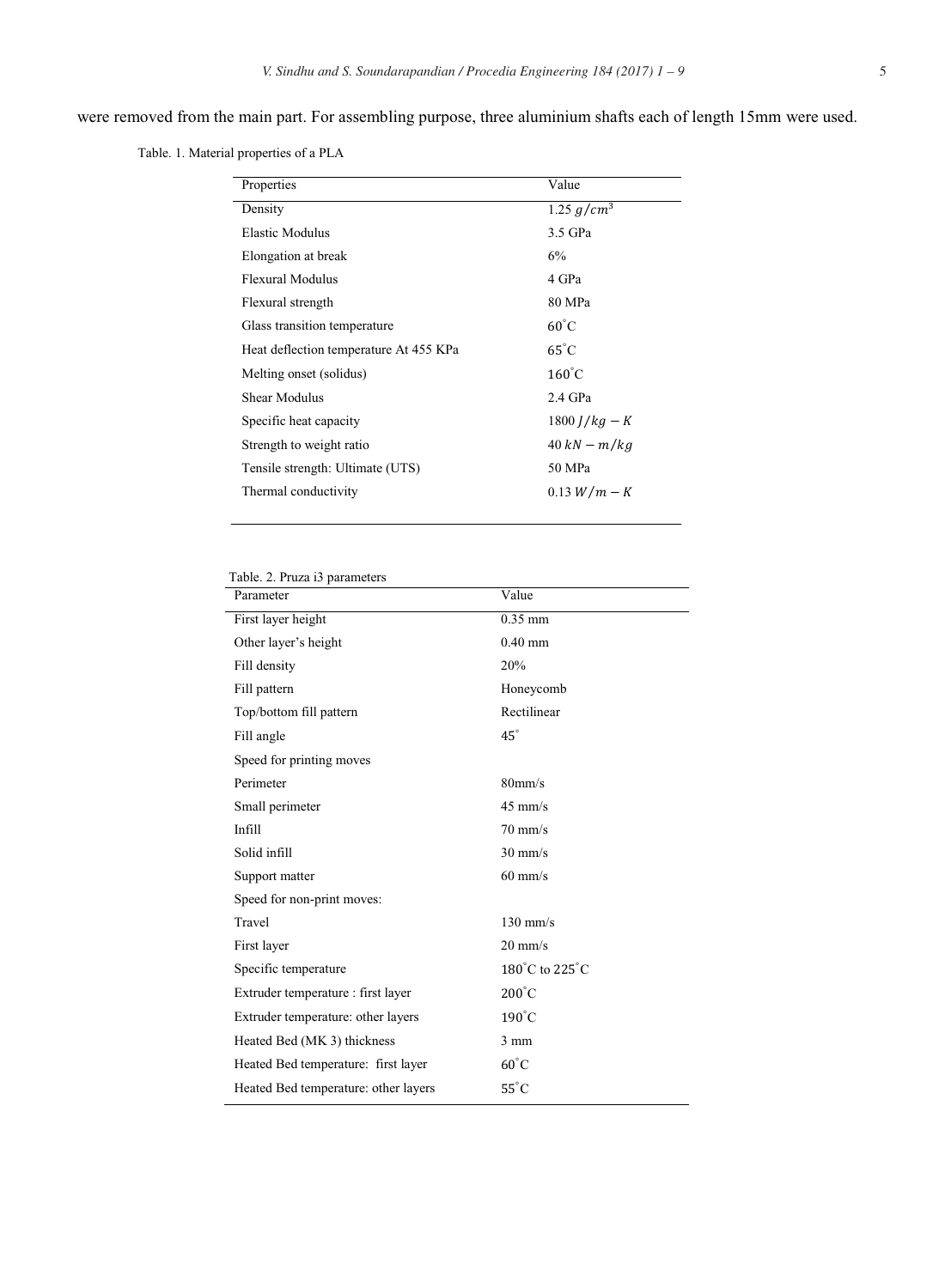The shafts were inserted into the gear's collars. The knurling operation was done to hold the gear with the shaft. The Allen grub screws were also used to hold the gear with the shaft rigidly. The input handle and bone holder were attached to the input shaft and the output shaft, respectively. The entire assembly was covered using Acrylic box with six ball bearings for providing frictionless rotation of shafts. The entire assembly is shown in figure 3.



Fig. 3. Fixture box

# **4. Experiments**

There are three types of bone in a knee joint. They are femur, tibia and patella. These bones are unsymmetrical and complex in shape. For measuring purpose, human bone phantom models were used. Experiments were done using the CMM for these phantom models. For initial experiments, femur alone was used for measurement and validation. O-inspect 442 Zeiss CMM was used for measurement. CALYPSO was the reference measuring software used by this CMM.

# *4.1. Measurement of a femur by CMM without fixture box*

First experiment was done without fixture. The femur was placed over the glass pallet in the CMM. Initially, contact probe was used for the measurement. Since femur is having complex shape, probe slippage has occured while traversing over complex profiles. Then, Non-contact measurement was done using optical sensor in the same CMM. Measurement was done in four surface planes; 0°, 90°, 180° to 360°. Using optical sensor, only profiles of femur has been extracted for four planes. The CALYPSO software was used to export points to text file. The point cloud was imported in CAD software's for processing and modelling.

#### *4.2. Measurement of a femur by CMM with fixture box*

To get a profile and the surface features of a femur, both contact probe and non-contact optical sensors were used for measurement with fixture box as an aiding device in same plane. Measurements were made in four surface planes 0°, 90°, 180° to 360°. Markings were done over the bone for contact measurement as shown in figure 4. The fixture box was used to hold bone in respective angle. Different views are shown in figure 5 (a,b,c,d). Both contact and nonmeasurements were done to generate point cloud for each surface plane. CALYPSO was used as a measuring software for both the experiments. For one surface plane, it took almost 4 hours for both contact and non-contact measurement. For whole experiment, it took 16 hours of time for measurement.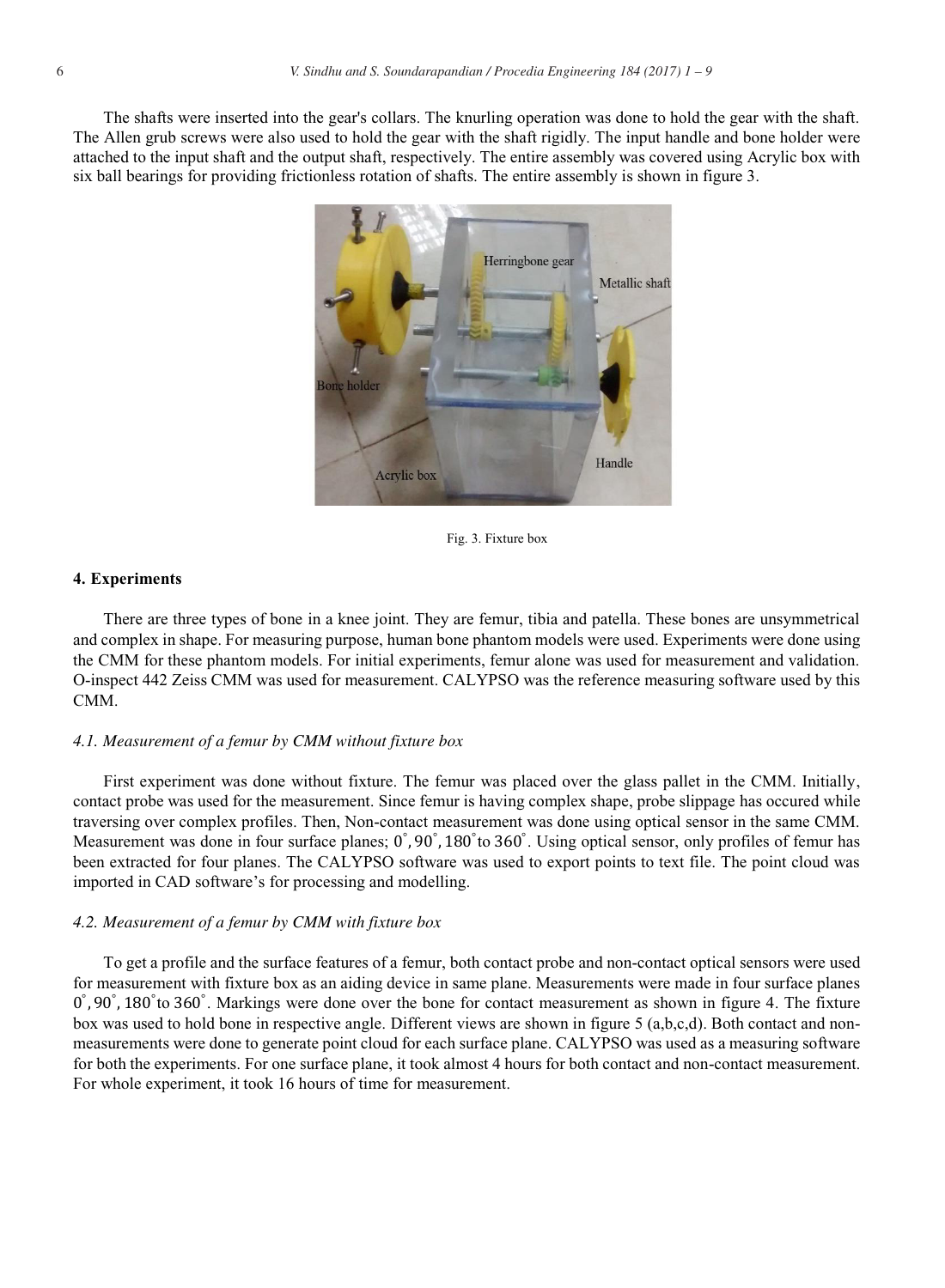

Fig. 4. Femur phantom model with markings for contact measurement



Fig. 5. Bone measurement at (a) 0º plane (b) 90º plane (c) 180º plane (d) 270º plane

# **5. Results and discussions**

# *5.1. 3D model generated from measurement without fixture box*

Two softwares, AutoCAD and Solidworks were used for modelling. The points extracted from measurements were plotted in AutoCAD using spline technique. All overlapping entities have been trimmed and deleted. Perfect boundary was created using spline and arc technique. All the points were aligned to the origin. Likewise, the boundaries were created for all views using the above procedure. All the views have been saved in separate drawing files. These views were imported in Solidworks and 3D model was generated using lofting and extruded cut techniques. The 3D model of the femur is shown in figure 6. The resultant 3D model generated from above experiment is having good profile but not having surface features.

 Optical sensor are difficult to use in measuring the complex surface profiles. Again contact measurement was used for next level of experiments. If contact measurement has to be done that means, there is a need for suitable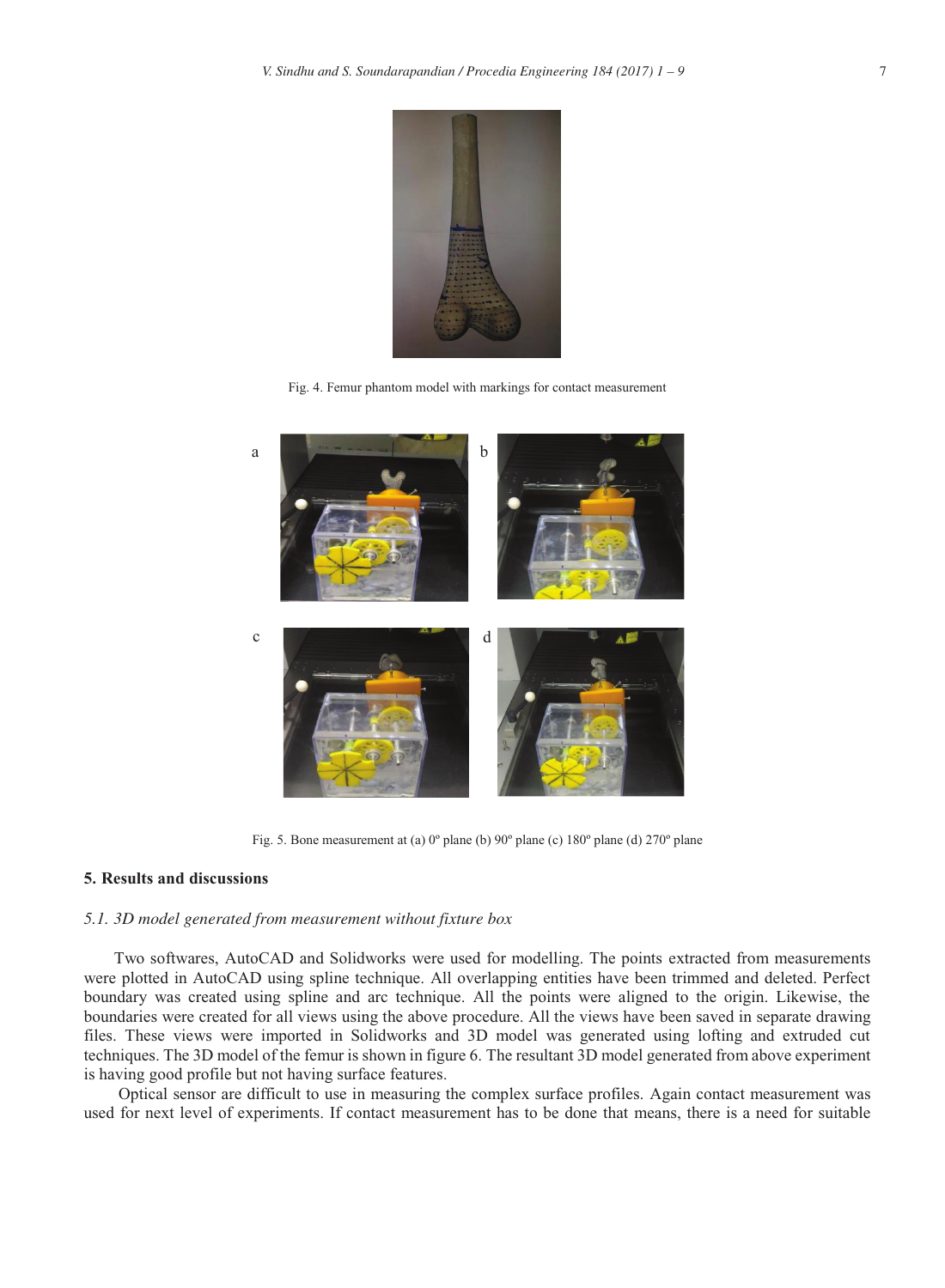fixture box for holding the bone in fixed position. As probe imposes some mille-newton force over the object for taking co-ordinates, there is a requirement for holding device. Otherwise, probe damage may occur.



Fig. 6. 3D model from non-contact measurement

#### *5.2. 3D model generated from measurement with fixture box*

Filtering was done before importing to CAD software to remove data's other than XYZ co-ordinates. The scan to 3D add-in as the special feature in Solidworks was used to import point cloud files without writing any macros. This has mesh preparation wizard and surface wizard for creating 3D model.



Fig. 7. (a) Femur point cloud (b) 3D splines (c) Boundary surface creation (d) Surface model at 0º

As measurements were made in top plane for all angles, the data points with respect to each angle was oriented to its original plane. Then, the points were converted into splines. Using boundary surface and lofting technique, surface models were generated. The steps of 3D modeling are shown in figure 7 (a, b, c, d). The model obtained using the contact measurements points has given both profile and surface features compared to the model obtained from non-contact measurement which has given only the profile. These models features were in close proximity to the features in original bone phantom model. The surface model of femur at different planes are shown in figure 8 (a,b,c).